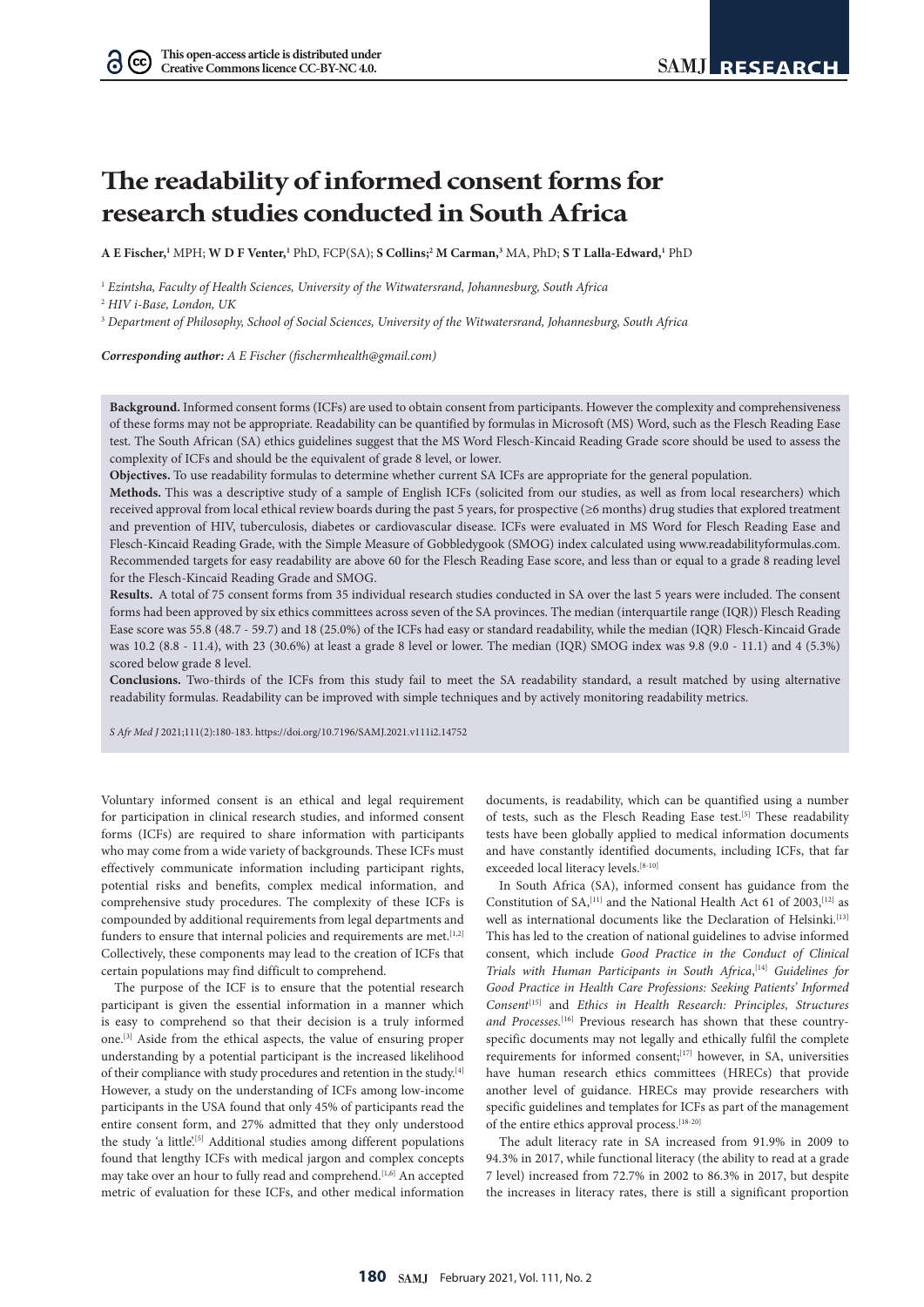of the population who struggle with these forms. When adults with a level of education lower than grade 7 were asked about filling out forms, 24% stated that they had difficulties doing so, while 36% were unable to fill out the forms at all.<sup>[21]</sup> *Ethics in Health Research: Principles, Structures and Processes*<sup>[16]</sup> is the only national document that directly speaks to readability, and states that readability levels should be appropriate to the participants' level of understanding, and suggests a complexity level of no more than grade 8. No readability studies have been conducted on the ICFs in SA. The objective of this study was to analyse the readability of ICFs used to obtain voluntary consent in SA research studies to determine whether the ICFs, as written, are appropriate for the general population.

# **Methods**

### **Study design**

This was a descriptive study in which parametric and non-parametric measures of central tendency and variability were used to describe the various algorithms used to evaluate ICFs. ICFs were included if they were English, had been approved by an SA HREC in the past 5 years, and were investigator-led prospective medium- to long-term (≥6 months) drug studies that explored treatment and prevention of HIV, tuberculosis (TB), diabetes or cardiovascular disease.

### **Recruitment**

Participating ICFs were mined from a variety of sources from May 2019 until August 2019. A search of PubMed and Google Scholar was done to identify studies that met the abovementioned criteria; then the corresponding authors were invited via email to participate, by sharing their ICFs. Research and academic institutions were also contacted to invite researchers to participate. The email invitation included a line encouraging the researcher to forward this request to participate to their colleagues who may have also conducted eligible studies (email included in supplementary information).

### **Data collection**

Consenting researchers were asked to provide a Microsoft (MS) Word document of their ICF for analysis. Where only PDF versions were available, it was exported as an MS Word document, then manually checked to ensure that all punctuation and formatting remained correct.

### **Readability metrics**

The Flesch Reading Ease test incorporates average sentence length and average word length in syllables into a formula to compute reading ease, where the higher scores are easiest to read.[20] Scores from 70 to 100 are considered easy to read (appropriate for 4th to 6th grade), while scores from 60 to 70 are considered standard (7th or 8th grade) and scores below 60 are considered hard (high school or college). A variation of the Flesch Reading Ease test is the Flesch-Kincaid Reading Grade, which uses the same variables, but weights them differently in order to provide a reading grade that directly parallels US school grades. Although developed for the American population, the Flesch Reading Ease test is one of the most accurate readability measures. It is commonly used globally and appropriate for our study.[1,9,10] Similarly, the Simple Measure of Gobbledygook (SMOG) index also provides a score that parallels years of education and has been proven highly effective for healthcare applications, including ICFs (Fig.1).[23,24]

### **Data extraction**

A pre-defined data collection tool was created for data extraction of descriptive ICF characteristics (ICF type, HREC, study location,



*Fig. 1. Readability formulas<sup>[10]</sup>* (*SMOG* = *Simple Measure of Gobbledygook*).

study type, disease of study, sample size, date, font type, font size and page length), variables associated with readability (word count, sentence count, sentence length, word length, total syllables, syllables per word and number of words with three or more syllables) and readability metrics (Flesch Reading Ease test, Flesch-Kincaid Reading Grade and SMOG index). Most ICF characteristics were collected by reading the documents, while readability variables and readability metrics were recorded from the MS Word 'Tools' toolbar, the online resource for readability metrics (www.readabilityformulas.com) (total syllables, word >3 syllables and SMOG index) or calculated (syllables per word and percentage of words with ≥3 syllables) from these collected variables.

In some instances, the word count in MS Word was not the same as the word count from the online resource because of certain formulas grading formatted symbols like bullet points or underlined areas for signatures differently. In these instances, the MS Word word count was taken as true. The online readability resource could only process documents up to 3 000 words, so large documents were processed as 3 000-word sections, then proportionally averaged back together based on the weights of each section. Syllables per word and words with 3 or more syllables were extracted from the online resource, but their respective average or percentage were calculated against the true MS Word word count, as the online calculator did not give results accurate to one decimal, and they were calculated with the internal word counter.

### **Data analysis**

Extracted data were entered into MS Excel (Microsoft Corp., USA) for analysis. Data from ICF characteristic variables were counted, and then presented as frequencies and percentages. Median and interquartile ranges (IQRs) were calculated for all readability variables and the readability test scores. Means were not calculated to avoid presenting results skewed by a 20-page ICF. For each readability test, the scores were categorised as easy, medium and hard, and each of these categories was presented as a frequency and percentage.

### **Patient and public involvement**

A member of a local institutional review board read and commented on the manuscript for tone and messaging. Aside from this, no patients or public were involved in the study design, or in the recruitment to, and conduct of, the study.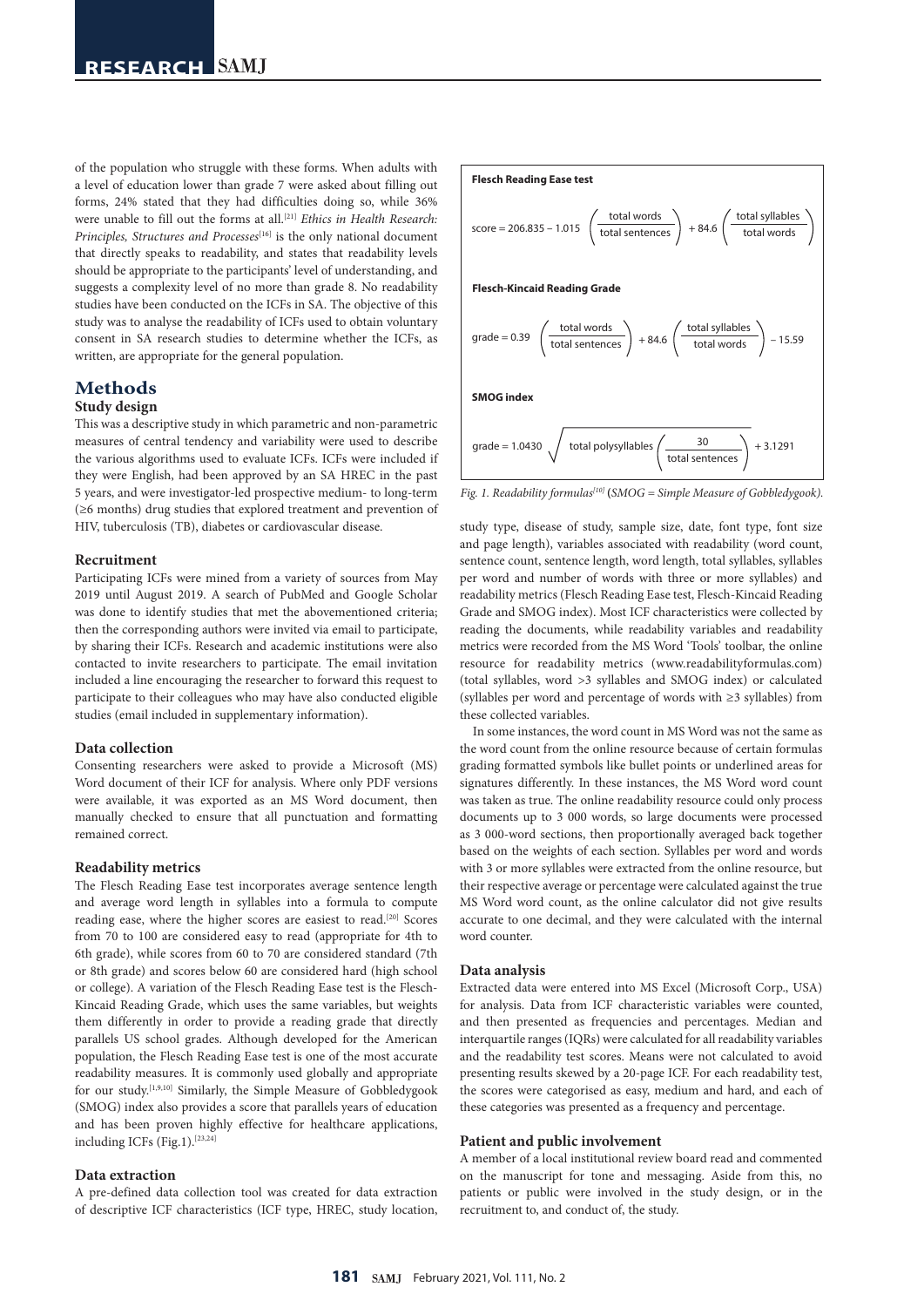# **Results**

# **ICF characteristics**

There was a total of 75 ICFs, from 35 individual studies, with many of them including secondary consent forms. The most common secondary consent form was for bio-storage (9; 12.2%), followed by under-18 assent (5; 6.8%), parental consent (4; 5.4%), sub-studies (4; 5.4%), sampling (3; 4.1%), pregnant participants (2; 2.7%) and a variety of others. The consent forms were from six ethics committees across SA, with University of the Witwatersrand and University of Cape Town being the highest, with 22 (62.9%) and 6 (17.1%), respectively. Seven provinces were represented, with 20 (57.1%) from Gauteng Province and 7 (20.0%) from Western Cape Province being the highest. General research studies were the most prevalent type of study, with 13 (37.1%), followed by randomised controlled studies (9; 25.7%). Twenty-two studies (62.9%) focused on HIV, 7 (20.0%) on TB, 7 (20.0%) on non-communicable diseases and 6 (17.1%) on maternal health. The remainder focused on other health areas. Eleven studies (31.4%) had a sample size of 101 - 500, while 8 (22.9%) were below 100 and 6 (17.1%) were above 500; 10 (28.6%) did not provide sample size. The most common fonts were Calibri and Arial, 15 (42.9%) and 12 (34.3%), respectively, while the most common font sizes were 11 and 12, both appearing 15 (42.9%) times.

### **ICF readability variables**

The median (IQR) ICF length was 5 pages (4 - 7), 1 608 words (1 121 - 2 298), and 69 sentences (48 - 100). For sentence length, median (IQR) values were 19 words per sentence (17 - 20), and for word length, 4.7 characters/word (4.5 - 4.8). The median (IQR) ICF total number of syllables was 2 620 (1 739 - 3 653), with a median of 1.6 syllables/word (1.5 - 1.6). The median (IQR) number of words with 3 or more syllables was 248 (163 - 325), with a median percentage for the total words of 14.3% (13.3 - 16.8%) (Table 1).

### **ICF readability metrics**

The Flesch Reading Ease scores identified that the median (IQR) score was 55.8 (48.7 - 59.7), while 1 (1.3%) of the 75 ICFs had easy readability and 17 (22.7%) had standard readability. The median (IQR) Flesch-Kincaid Grade level was 10.2 (8.8 - 11.4), with 23 (30.6%) at a grade 8 level or lower. The median (IQR) SMOG index was 9.8 (9.0 - 11.1), while only 4 (5.3%) were at or below a grade 8 level (Tables 1 and 2).

# **Discussion**

This study has determined that over two-thirds of the ICFs analysed were hard to read and required an average reading comprehension level equivalent to at least a US grade 10. This exceeds the national functional literacy level of grade  $7,$ <sup>[21]</sup> as well as the recommended grade 8 level as outlined in *Ethics in Health Research*.<sup>[16]</sup> These findings are in line with similar studies from different regions, such as a 2017 study in the UK that identified the Flesch Reading Ease score of a standardised orthopaedic procedure consent form to be 55.6, which may impede a significant percentage of patients from providing informed consent.[2] Another study revealed that patient information leaflets in the UK required graduate level reading ability, which is too high for most HIV-positive individuals to effectively provide informed consent.[10]

Despite these readability and literacy disparities, research studies continue to enrol study participants, which raises the concern of whether participants' consent is sufficiently informed. Concerns about participant understanding of ICFs, independent of readability considerations, have been documented since as early as 1981.<sup>[25]</sup> Since then, there is very little evidence to show that efforts have

| Median (IQR)        |
|---------------------|
|                     |
| $5(4-7)$            |
| $1608(1121 - 2298)$ |
| $69(48-100)$        |
| $19(17-20)$         |
| $4.7(4.5 - 4.8)$    |
| $2620(1739 - 3653)$ |
| $1.6(1.5 - 1.6)$    |
| $248(163 - 325)$    |
| $14.3(13.3 - 16.8)$ |
|                     |
| $55.8(48.7 - 59.7)$ |
| $10.2 (8.8 - 11.4)$ |
| $9.8(9.0 - 11.1)$   |
|                     |

 $IOR =$  interquartile range;  $SMOG =$  Simple Measure of Gobbledygook.

## **Table 2. Readability scores**

|                                        | $n\left(\%\right)$ |
|----------------------------------------|--------------------|
| Flesch Reading Ease                    |                    |
| Scores from 70 - 100 (Easy)            | 1(1.3)             |
| Scores from 60 - 70 (Standard)         | 17(22.7)           |
| Scores from 0 - 60 (Hard)              | 57 (76.0)          |
| Total                                  | 75 (100)           |
| Flesch-Kincaid Reading Grade           |                    |
| Grade 0 - 6 (Easy)                     | 1(1.3)             |
| Grade 7 - 8 (Standard)                 | 22(29.3)           |
| Grade 9 - college (Hard)               | 52(69.3)           |
| Total                                  | 75 (100)           |
| SMOG index (online)                    |                    |
| Index $0 - 6$ (Easy)                   | $\Omega$           |
| Index 7 - 8 (Standard)                 | 4(5.3)             |
| Index 9 and above (Hard)               | 71 (94.7)          |
| Total                                  | 75 (100)           |
| SMOG = Simple Measure of Gobbledygook. |                    |

been made to improve the understanding of ICFs; instead, they are actually increasing in complexity.[26,27] In 2005 the HIV Prevention and Trials Network proposed a framework for enhancing informed consent, highlighting the importance of writing at no more than a grade 8 reading level; however, in the sub-Saharan African context, comprehension can be further compromised by low literacy rates, and vocabulary and translation difficulties.[28]

For research studies that target the general population in SA, providing consent may prove challenging for all individuals that read below the grade 10 level, including the 14% of the population who are not functionally literate (below grade 7). This challenge is exacerbated in ageing populations who are increasingly required to participate in non-communicable disease research.[21] In order to remove this readability barrier from ICFs, the Flesch-Kincaid Reading Grade and SMOG index should target grade 8 or less for the general SA population, while the Flesch Reading Ease test should target scores above 70 for the general population. This is evident as general interest magazines and tabloids have Flesch Reading Ease scores of 80 and 95, respectively, while intellectual newspapers like *The New York Times* and *The Wall Street Journal* have scores in the 40s.<sup>[10]</sup>